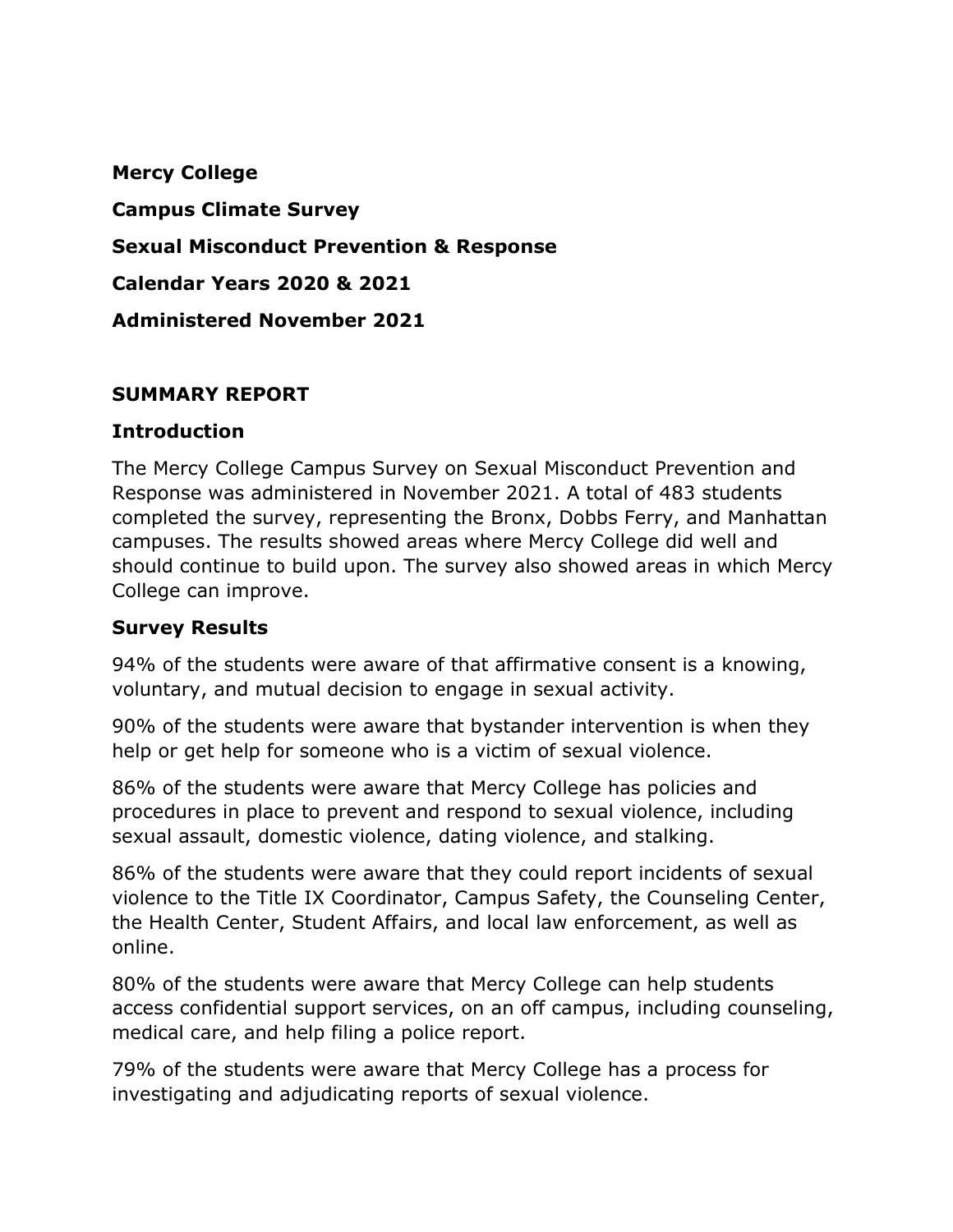73% of the students were aware of the Mercy College Amnesty Policy, which assures students who were victims of sexual misconduct while using drugs and/or alcohol, will not be penalized for the drug and/or alcohol use.

73% of the students were aware that they could receive support services without having to file a report or agree to an investigation.

There was an optional section on the survey that asked if during the past two years at Mercy College survey participants experienced sexual assault, domestic violence, dating violence, sexual harassment, stalking, or another form of sexual violence. Out of the 356 students who completed this optional section, 16 reported being the victim of sexual misconduct as follows: 4 sexual assault; 1 domestic or dating violence; 3 stalking; and 8 sexual harassment, with incidents occurring both on and off campus. While some victims filed reports with Mercy College and/or local law enforcement, most did not.

# **Analysis**

The results showed that most student participants knew about important information on support services, affirmative consent, and bystander intervention, as well as related policies, procedures, and reporting options. This is a positive and shows education and outreach efforts are effective in raising awareness. However, attention needs to be paid to the fact that some students lacked awareness of these key areas, particularly about the Mercy College Amnesty Policy and a student's right to support services without having to file a report or agree to an investigation. Another area of concern is the relatively small percentage of the overall student population that took the survey.

## **Recommendations**

Meet with students and campus leaders to determine ways to increase student participation in the 2023 survey.

Meet with students and campus leaders to determine the most effective ways to ensure students are aware of important information.

Explore the use of social media to increase student awareness.

Consider including faculty and staff in the 2023 survey.

Continue to offer educational programs including workshops on affirmative consent and healthy relationships.